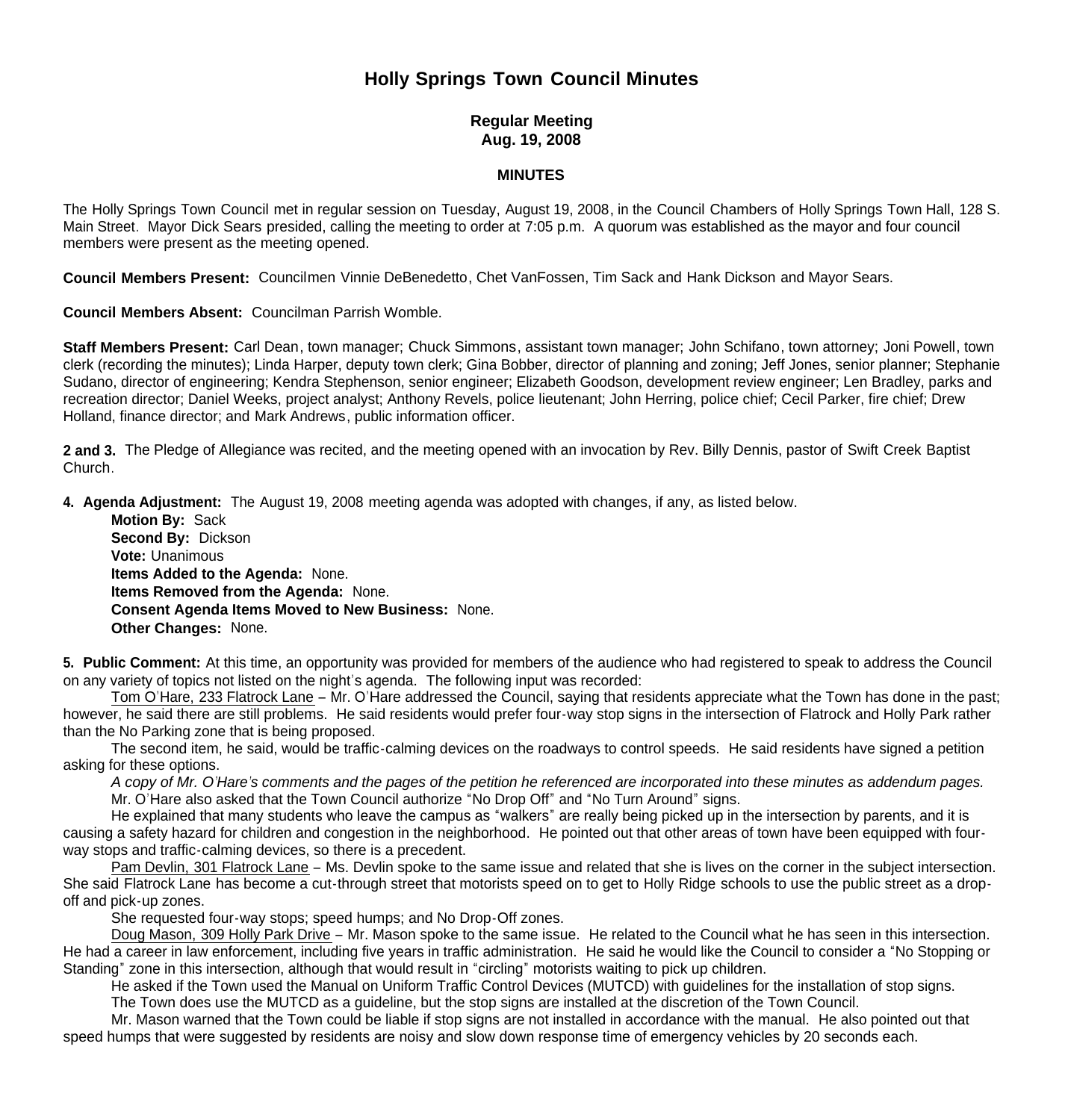Mr. Mason said there is a problem in the intersection, but the solutions offered by residents would create new problems.

**6a. Annexation Petition A08-05, Adams, Coley, Lorenzen and Vaughan** – Mr. Jones explained that the public hearing for this annexation petition was held on June 17; however, action on this voluntary annexation has been deferred a number of times at the request of the applicant.

Mr. Jones said the Town received a petition for voluntary annexation of approximately 196.72 acres located along NC Hwy. 55. The petition meets all the statutory requirements for annexation.

 **Action:** The Council approved a motion to adopt Annexation Ordinance A08-05 annexing approximately 196.72 acres owned by Carlyle D. Adams (Tracts A & B); Patsy R. Coley; Jeanette C. Lorenzen; Vaughan Farms Limited Partnership and Lunette S. Vaughan, and more particularly described as Wake County PINs: 0658.03-13-8033 (portion of); 0658-24-6285; 0658-04-9799; 0658-13-3419 and 0658-03-4571, into the corporate limits of the Town of Holly Springs.

**Motion:** DeBenedetto **Second:** Dickson **Vote:** Unanimous A c*opy of Annexation Ordinance A08-05 is incorporated into these minutes as addendum pages.*

**6b. Zoning Map Change Petition 08-REZ-03** – Mr. Jones said this rezoning request first came before the Town Council on April 15 and again on June 17 when the annexation public hearing was held. The petitioner asked for a delay in action both times to a time when the Towns of Holly Springs and Fuquay-Varina could work out a new annexation agreement line. A new annexation agreement line was adopted by both towns, and now the petitioner will be moving forward.

 Mr. Jones said the town received a petition requesting that the Town rezone approximately 53.365 acres (of the approximately 196 acres annexed) along NC Hwy. 55 from R-30 upon its annexation to Community Business. The annexation is for several parcels totaling some 196 acres, and this rezoning petition applies only for a portion of the southernmost parcel.

 He said the proposed zone map change is located within the Southern Gateway Plan and is designated as a Regional Center. The "regional center" areas are located along major transportation routes throughout the Town to ensure the best access with minimal impacts to the Town's residential neighborhoods. Particularly, the Southern Gateway Area is designated as such because this area already has regional-type development occurring. The Wal-Mart Super Center with approximately 250,000 square feet of retail space is located in the area. Adjacent to this center is the Southpark Village with a Harris Teeter grocery store anchor and approximately 200,000 square feet of retail space. Additionally, the Main Street Square project will have a mix of uses from single-family and multi-family residential, office and will have approximately 75,000 square feet of retail space.

 Mr. Jones said this area would be defined with a mix of higher-density residential and commercial centers. Uses in this area should provide walkability to adiacent uses and should be of a higher architectural standard than that of a normal commercial use to set the tone of the village-like character that the Town is striving to create.

**Action #1:** The Council approved a motion to accept the following statement as true: "The requested zone map change from R-30 to CB is consistent with Vision Holly Springs the Comprehensive Plan since the Future Land Use Plan Map indicates this property as a Regional Center."

**Motion:** Sack **Second:** Dickson **Vote:** Unanimous

**Action #2:** The Council approved a motion to adopt Rezoning Ordinance R08-06 to approve Zone Map Change Petition #08-REZ-03 to change the zoning of 53.365 acres of Wake County PIN(s) # 0658138033 (annexed portion of) from R-30: Residential to CB: Community Business as submitted by Jay Gilleece of Hugh J. Gilleece, III and Associates, P.A.

**Motion:** Sack **Second:** DeBenedetto  **Vote:** Unanimous A c*opy of Rezoning Ordinance R08-06 is incorporated into these minutes as addendum pages.*

**7a. Public Hearing: Annexation Petition A08-07, Adams Property** – Mr. Jones said the Town has received a petition for voluntary annexation of approximately 8.461 acres located along NC Hwy. 55. The parcel, Mr. Jones said, is the remaining portion of the Adams tract that lies in the Fuquay-Varina extraterritorial jurisdiction but also within the Holly Springs annexation area recently approved. The petition meets all the statutory requirements for annexation.

With that explanation completed, Mayor Sears opened the public hearing. The following comments were recorded: None.

There being no comments, the public hearing was closed.

**Action:** The Council approved a motion to adopt Annexation Ordinance A08-07 annexing approximately 8.461 acres owned by Carlyle D. Adams (portion of Tract A); and more particularly described as Wake County PINs: 0658.03-13-8033 (portion of), into the corporate limits of the Town of Holly Springs.

**Motion:** Dickson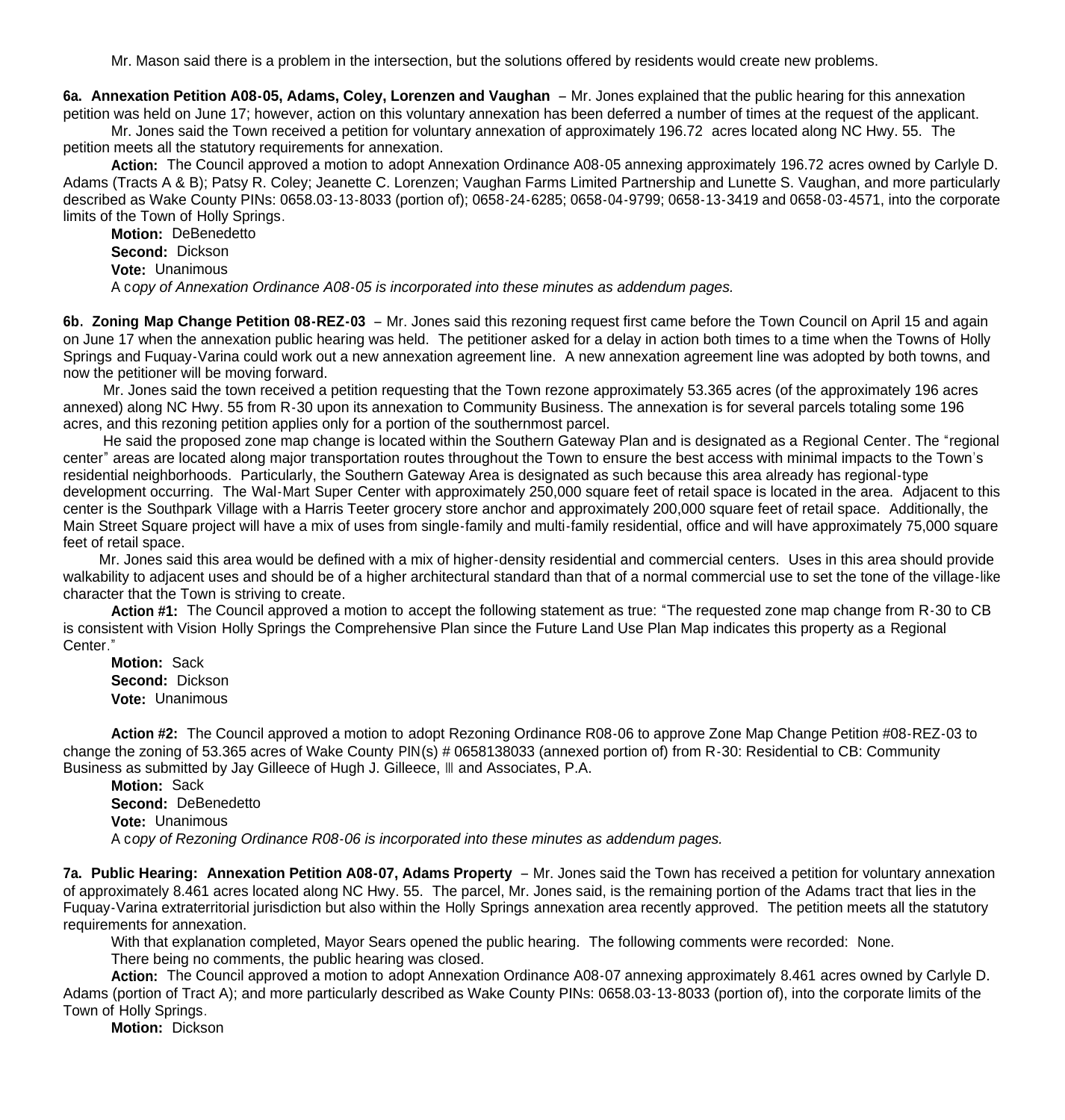**Second:** Sack **Vote:** Unanimous A c*opy of Annexation Ordinance A08-07 is incorporated into these minutes as addendum pages.*

**7b. Public Hearing: Zoning Map Change Petition 08-REZ-08** – Mr. Jones said the Town has received a petition requesting that the Town rezone approximately 8.5 acres along NC Hwy. 55 from R-30 upon annexation to Community Business. The subject parcel is part of a larger tract that is located within the Town of Fuquay Varina's extraterritorial jurisdiction, but is on the Town of Holly Springs side of the newly-adopted annexation agreement line.

 The subject parcel of the proposed zone map change is located within the Southern Gateway Plan and is designated as a Regional Center.

 With that explanation completed, Mayor Sears opened the public hearing. The following comments were recorded: None. There being no comments, the public hearing was closed.

**Action #1:** The Council approved a motion to accept the following statement as true: "The requested zone map change from R-30 to CB is consistent with Vision Holly Springs the Comprehensive Plan since the Future Land Use Plan Map indicates this property as a Regional Center."

**Motion:** Dickson **Second:** VanFossen **Vote:** Unanimous

**Action #2:** The Council approved a motion to adopt Rezoning Ordinance R08-10 to approve Zone Map Change Petition #08-REZ-08 to change the zoning of 8.461 acres of Wake County PIN# 0658139246 (part of) from R-30: Residential to CB: Community Business as submitted by Jay Gilleece of Hugh J. Gilleece, III and Associates, P.A.

**Motion:** Dickson **Second:** VanFossen  **Vote:** Unanimous A c*opy of Rezoning Ordinance R08-10 is incorporated into these minutes as addendum pages.*

**7c. Public Hearing: Zoning Map Change Petition 08-REZ-09** – Mr. Jones said the Town has received a petition requesting that 9821 Holly Springs Road be rezoned from R-10: Residential to LB: Local Business. Many parcels within the area have changed from a Residential zoning designation to Local Business. The parcel is very close to one of Holly Springs' largest intersections, Holly Springs Road and Sunset Lake Road. The area generates a great deal of business-related activity. The zoning map change would be consistent with other uses within the area.

 With that explanation completed, Mayor Sears opened the public hearing. The following comments were recorded: None. There being no comments, the public hearing was closed.

**Action #1:** The Council approved a motion to accept the following statement as true: "The requested zone map change from R-10 to LB is consistent with the Vision Holly Springs Comprehensive Plan since the Future Land Use Plan Map indicates this property as Business, and the

LB: Local Business Zoning Classification is commercial in nature." **Motion:** Sack **Second:** DeBenedetto **Vote:** Unanimous

**Action #2:** The Council approved a motion to adopt Rezoning Ordinance R08-11 to approve Zone Map Change Petition #08-REZ-09 to change the zoning of 0.39 acres of Wake County PIN # 0659-97-5165 located at 9821 Holly Springs Road from R-10: Residential to LB: Local Business as submitted by Marco Vallecillo.

**Motion:** Sack **Second:** Dickson  **Vote:** Unanimous A c*opy of Rezoning Ordinance R08-11 is incorporated into these minutes as addendum pages.*

 **Action:** At this time, the Council approved a motion to recuse Councilman VanFossen from discussion and action on Item 7d. due to his professional involvement in the project. *[Note: A quorum of the Council remained intact with three Council members and the mayor.)*

 **Motion By:** Sack  **Second By:** Dickson **Vote:** Unanimous.

**7d. Public Hearing: Zoning Map Change Petition 08-REZ-10** – Mr. Jones said the Town has received a request for a zone map change for two parcels along Holly Springs Road at 9825 Holly Springs Road. The applicant is requesting the parcels be rezoned from R-10: Residential to LB: local Business. The parcels are approximately 0.92 acres and have 160 feet of road frontage on Holly Springs Road.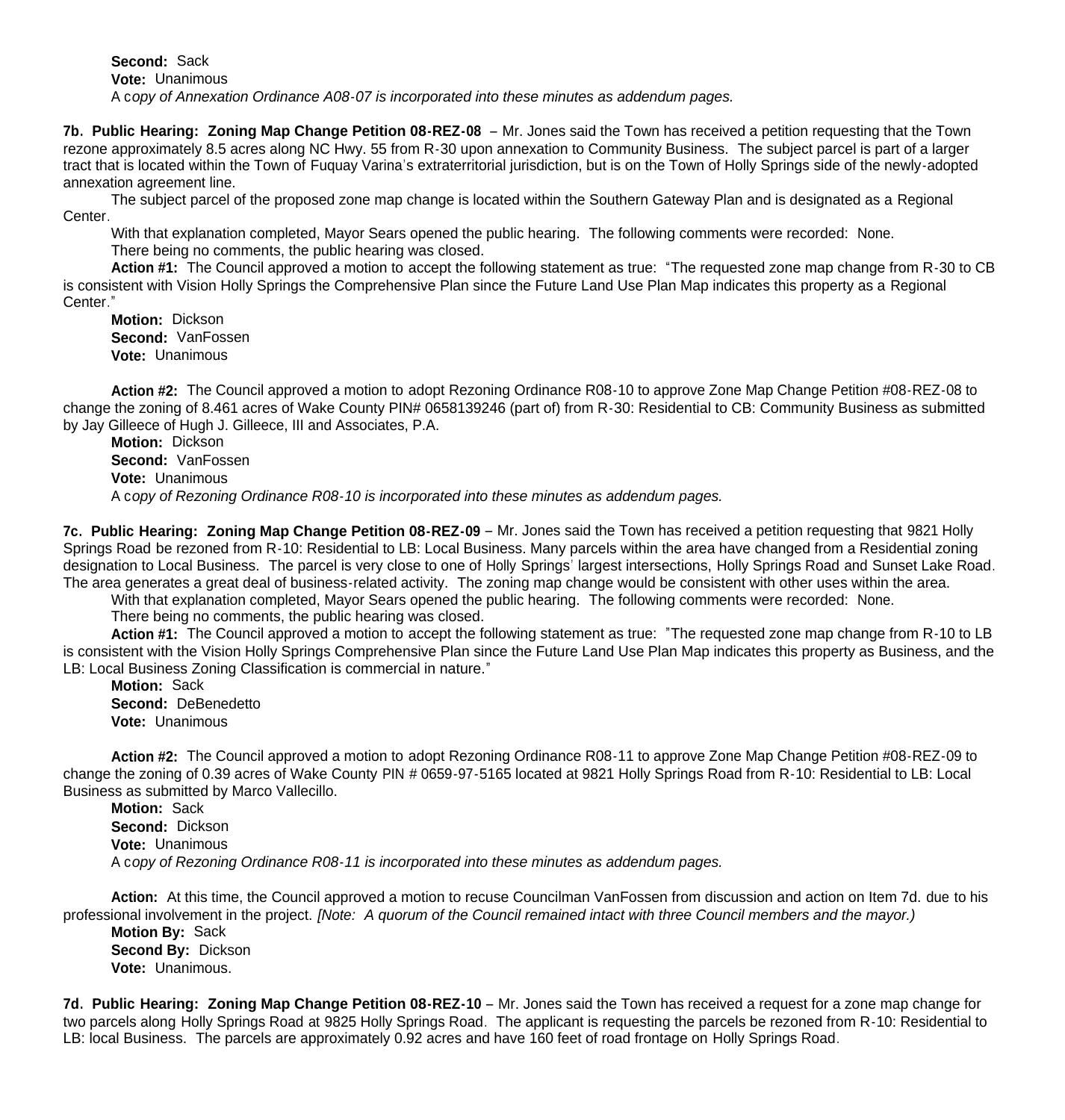With that explanation completed, Mayor Sears opened the public hearing. The following comments were recorded: None. There being no comments, the public hearing was closed.

**Action #1:** The Council approved a motion to accept the following statement as true: "The requested zone map change from R-10 to LB is consistent with the Vision Holly Springs Comprehensive Growth Plan since the Future Land Use Plan Map indicates this property as Business, and the LB: local Business District allows for Commercial development."

**Motion:** Dickson **Second:** DeBenedetto **Vote:** Unanimous

**Action #2:** The Council approved a motion to adopt Rezoning Ordinance R08-12 to approve Zone Map Change Petition #08-REZ-10 to change the zoning of 0.92 acres of Wake County PINs 0659974081 and 0659975028 from R-10: Residential to LB: Local Business as submitted by Randall Miller.

**Motion:** Dickson **Second:** DeBenedetto  **Vote:** Unanimous A c*opy of Rezoning Ordinance R08-12 is incorporated into these minutes as addendum pages.*

 **Action:** The Council approved a motion to readmit Councilman VanFossen into the meeting.  **Motion By:** Sack  **Second By:** Dickson **Vote:** Unanimous.

**7e. Public Hearing: Annexation Petition A08-08, Stafford Land Company, Inc.** – Mr. Jones said the Town has received a petition for voluntary annexation of approximately 17.62 +/- acres located along NC Hwy. 55. The petition meets all the statutory requirements for annexation. With that explanation completed, Mayor Sears opened the public hearing. The following comments were recorded: None.

There being no comments, the public hearing was closed.

**Action:** The Council approved a motion to adopt Annexation Ordinance A08-08 annexing approximately 17.62 -/+ acres owned by Stafford Land Company, Inc., and more particularly described as Wake County PIN: 0658.09-05-4789, into the corporate limits of the Town of Holly Springs.

**Motion By:** Dickson **Second:** Sack **Vote:** Unanimous A c*opy of Annexation Ordinance A08-08 is incorporated into these minutes as addendum pages.*

**7f. Public Hearing: Development Plan 08-DP-02 Bridgewater West Townhomes –** Mr. Jones said the Town has received a request for a development plan for 5.31 acres accessed by Millpass Drive and located in between the Bridgewater Subdivision and the Windcrest Subdivision. The proposed development plan includes 33 three-story townhouse units, which would be accessed by a new private street that would connect with the existing Orvis Drive (located in Windcrest).

 He said four off-street parking spaces per unit are proposed throughout the site as well as sidewalks for pedestrian access. A total of 3.40 acres (0.09 acres developed and 3.31 acres passive) of open space are proposed throughout the site.

 Mr. Jones said the front of the townhouses are proposed to be constructed primarily of horizontal vinyl siding, shakes and stone. Other architectural elements include multiple building materials, standing seam metal roofs, shutters, façade modulation, roofline variation, decorative fencing and porticos. The side and rear elevations are proposed to be constructed with vinyl siding and shakes and include a horizontal band and shutters.

 Mr. Jones reported that the Planning Board had reviewed the plan and recommends approval with conditions. The Planning Board did have questions about the plan, specifically about the adequacy of parking at the mail kiosk.

Councilman DeBenedetto said he thought the Town did not want to see vinyl siding, and he asked why this was being proposed.

Mr. Jones explained that the Town does not have ordinances currently that prohibit an applicant from proposing vinyl siding.

Councilman DeBenedetto said he had concerns about vinyl siding because of fire hazard and quality of construction.

 Mr. Jones said the proposed materials would be in keeping with the other parts of the Bridgewater subdivision and neighboring subdivisions.

Councilman Sack asked if the applicant had addressed the Planning Board's concerns about parking at the mail kiosk.

 Tom Spaulding of Spaulding and Norris – Mr. Spaulding, representing the applicant, responded, saying that the developer could install "Reserved for Mail Pick-Up Only" signs or move the kiosk. Additional spaces, he said, would not be feasible because of flood plain limits. He said the company would be glad to consider options.

 Councilman VanFossen suggested moving the guest parking down and then installing a pull up lane at the mail kiosk or an additional "mail only" parking space.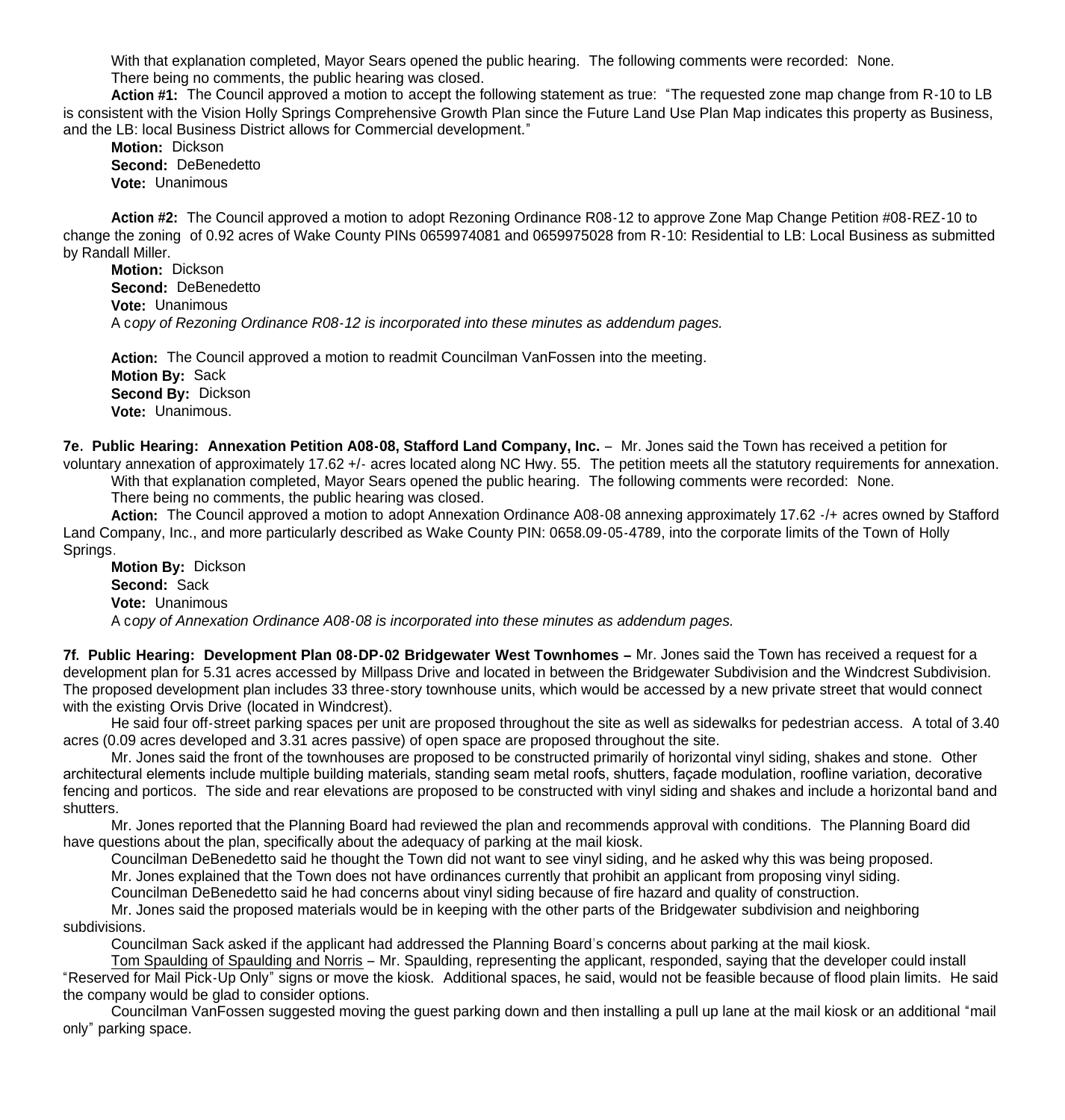Council directed the applicant to work with staff to provide additional parking at the mail kiosk, or at the very least, a mail pull-up lane. Councilman Dickson asked how much an alternative exterior siding would drive up the price of the units.

 Brian Rieland, 201 Shannon Oaks, Cary -- Mr. Rieland responded that the cost to go from vinyl to hardiplank would drive the price up by about \$8,000 to \$10,000 per unit. He said there is another product that may be an option.

 Councilman VanFossen pointed out that requiring an alternative siding on the townhome section when the rest of the subdivision featured vinyl siding on single-family homes was not logical.

Councilman DeBenedetto said he was concerned about the fire hazard of vinyl siding.

 Councilman VanFossen explained that the disastrous fire in Raleigh last year was not made worse by the siding material but because of faulty fire breaks in the construction.

 Councilman DeBenedetto maintained his position that vinyl siding is a fire hazard as compared to hardiplank, and he thinks there are many other towns that have adopted restrictions against the use of vinyl siding.

 With that explanation and disucssion completed, Mayor Sears opened the public hearing. The following comments were recorded: None. There being no comments, the public hearing was closed.

**Action:** The Council approved a motion to approve Development Plan #08-DP-02 for Bridgewater West Townhomes Phase II as submitted by Spaulding & Norris Engineering, project number 360-02, dated revised 07-03-2008 with the following conditions, including Condition No. 6 added by the Council:

1. A fee-in-lieu of pump station upgrade will be required for this project.

2. With the 1<sup>st</sup> submittal of construction drawings for this project, the following items must be submitted or addressed:

- a. Provide a comprehensive drainage area map and supporting calculations at 1<sup>st</sup> construction drawing submittal.
- b. This project is located in a basin where the Town has an approved flood study Bridgewater Flood Study. With the first construction drawing submittal, the flood study will need to be updated to reflect this project and will need to demonstrate that development of the site will not raise established flood levels or documentation will need to be provided verifying that this phase was included with the original flood study calculations.

3. With the 1<sup>st</sup> submittal of erosion control plans for this project, the following items must be submitted:

a. Riparian Buffer Homeowner education packet must be submitted with first erosion control plan submittal.

4. With the recordation of the first final plat associated with this plan, the following will need to be addressed:

a. HOA covenants will need to be recorded

5. Prior to Final Plat, the following must be completed: payment of fees-in-lieu of land dedication in the amount of \$903 / unit.

6. Work with planning staff to improve parking limitations at mail kiosk.

**Motion By:** Sack

**Second:** Dickson

**Vote:** The motion carried following a 3-1 vote. Councilmen VanFossen, Sack and Dickson voted for the motion. Councilman DeBenedetto voted against.

Councilman VanFossen asked Ms. Clapp if the Planning & Zoning Department would research what other towns do regarding vinyl siding and how any restrictions are being done legally.

**8. Consent Agenda:** The Council approved all items on the Consent Agenda following a motion by Councilman Sack, a second by Councilman Dickson and a unanimous vote. The following actions were affected:

 8a. Budget Amendment Report - The Council received a report of amendments to the FY 2008-09 budget approved by the town manager. *A copy of the budget amendment report is incorporated into these minutes as an addendum page.*

8b. Parks and Recreation Refund Policy - The Council amended the Parks and Recreation refund policy to require 14 days notice of nonparticipation before being eligible for a program fee refund.

 8c. Budget Amendment, \$195,000 – The Council adopted an amendment to the Reserve Fund Budget for FY2007-08 in the amount of \$195,000 to transfer funds from Wastewater Reserves to the Wastewater Treatment Plant Expansion Project Budget, which was approved at the Oct. 16, 2007 Town Council meeting. *A copy of the budget amendment is incorporated into these minutes as an addendum page.*

8d. Budget Amendment, \$1,110 - The Council adopted an amendment to the FY 2008-09 budget in the amount of \$1,110 to receive insurance proceeds for maintenance of a fire/rescue vehicle. *A copy of the budget amendment is incorporated into these minutes as an addendum page.*

 8e. Budget Amendment, \$1,150 – The Council adopted an amendment to the FY 2008-09 budget in the amount of \$1,150 to receive insurance proceeds for maintenance of a water distribution vehicle. *A copy of the budget amendment is incorporated into these minutes as an addendum page.*

**9a. Development Plan 08-DP-03, Lowe's** – Ms. Clapp said that Lowe's Home Improvement proposes to locate a new store immediately south of the Shoppes at Holly Springs Shopping Center inside the Ralph Stephens Road Loop along NC Hwy. 55. The parcel has several constraints, such as utility easements, wetlands and overhead power lines as well as having "two fronts" since it is a corner lot. The proposed structure has been placed strategically so there would be no conflicts with the constraints on the site.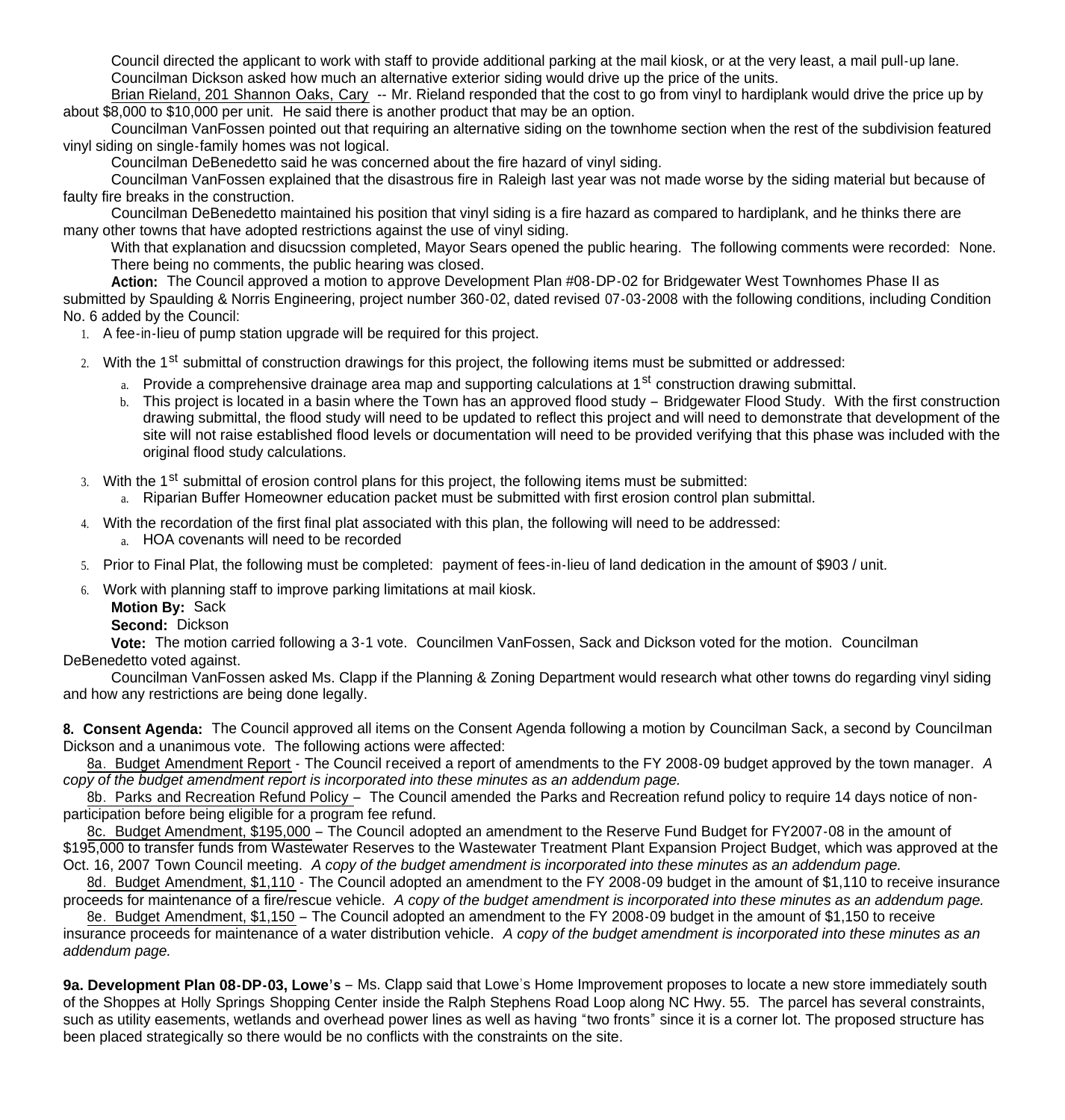She said the proposed building is approximately 154,415 sq. ft. including a garden center on a 17.60-acre tract zoned CB: Community Business. There would be two locations in the rear of the structure for outdoor storage, and, like many of the home improvement stores, there is a total of 13,539 sq. ft. of outdoor sales and display area proposed along both front facades.

With the approval of this development plan, the applicant is requesting one engineering exception to the Engineering Design and Construction Standards, a number of waivers from Unified Development Ordinance regulations pertaining to the construction of the building and that one of the conditions of approval recommended by staff and the planning board be eliminated.

A recommended condition of approval on the plan is Condition No. 4, which states, "Prior to issuance of Certificate of Occupancy a pedestrian corridor must be constructed and dedicated to the Town as a component of the Town's Greenway System in accordance with the Parks and Recreation Master Plan. If another suitable location of the pedestrian access is determined, the Director of Parks and Recreation may approve the change."

The applicant is requesting that it not be required to provide this pedestrian corridor.

The Engineering Design and Construction Standards require that all developments extend sewer to the adjacent properties to provide for future sewer connection of upstream properties. In this instance, Lowe's is able to be served by tying a sewer service to a sewer stub that was provided to the property line through the Shoppes at Holly Springs development and would not need to extend a public line into the site in order to serve the property.

 Ms. Goodson said there is a second sewer manhole located on NC Hwy. 55 that was provided by Shoppes at Holly Springs in a location that could serve the upstream properties (both Lowe's Home Improvement site and the Wilco Hess property located at the corner or Ralph Stephens Road and NC Hwy. 55.) The requirement for this site is to extend the public sewer line from this manhole across the property to the property line with the upstream property. She said staff recommends that this sewer extension be provided as required, but the town manager had other insights.

 The Town Manager suggested that Lowe's be allowed to provide the right of way for future sewer to the Wilco-Hess site. This is something he and principles of Lowe's have discussed and to which all have tentatively agreed. Mr. Dean said, in his opinion, Lowe's should not have to provide sewer service that it will not be using, and the Wilco-Hess property owner is responsible for providing sewer to its site. Mr. Dean said he would recommend that Lowe's be granted an exception from the Engineering Design and Construction Standards with the condition that right of way for future sewer extension would be provided. When the Wilco-Hess site owner is ready to develop, he would extend the line to his site down the right of way, repairing any of Lowe's entrance pavement that might be destroyed in the process.

The following actions are tied to this development plan petition:

1. Findings of fact for waiver of UDO Section 3.08.

2. Action on request for UDO waiver to allow reduction in required masonry from 60% to 48.25% masonry material on the southern elevation façade.

3. Findings of fact for waiver of UDO Section 7.03.

4. Action on request for UDO waiver to allow an increase in the height of letters from 48" to 70" and logo from 60" to 206" on the south elevation and to allow an increase in the height of letters from 48" to 93" and logo from 60" to 275" on the east elevation for the Lowe's signage.

5. Findings of fact for waiver of UDO Section 7.04.

6. Action on request for UDO waiver to allow for an increase from 75% to 90% of the total number of off-street parking spaces to be placed between the front building line and the property line.

7. Action on request for exception to Engineering Design and Construction Standards of requirement to extend sanitary sewer to all adjacent property lines in order to serve upstream properties with sewer.

8. Action on development plan.

 Ms. Clapp said the applicant is requesting a waiver of regulations of UDO Section 3.08, B., Gateway Corridor and Residential Gateway Architectural and Site Design Regulations, for Petition #08-DP-03 for Lowe's Home Improvement, Inc, to allow for a reduction from 60% to 48.25% masonry material on the southern elevation facade.

 A petition for a waiver of regulations of UDO may be granted only upon the presentation of sufficient evidence to enable a written determination that:

## Waiver Findings of Fact:

- 1. The proposed development represents the use of (*building material*s, colors, textures, *building* architecture, roof features, façade modulation, *building* orientation, *signs*, landscaping, lighting or *open space*) which will result in a development pattern which is equivalent to or superior to that achievable under the applicable regulations;
- 2. The proposed development will be compatible with and will enhance the *use* or value of area properties;
- 3. The proposed development is consistent with the intent of the *Comprehensive Plan*; and,
- 4. The proposed development is consistent with the intent and purpose of this UDO.

**Action #1:** The Council approved a motion to make and accept findings of fact to be recorded in the minutes for Development Petition 08-DP-03 for Lowe's Home Improvement for a waiver of regulations of UDO Section 3.08, B., Gateway Corridor and Residential Gateway Architectural and Site Design Regulations, to allow for a reduction from 60% to 48.25% masonry material on the southern elevation facade for Petition 08-DP-03 for Lowe's Home Improvement, Inc.

**Motion By:** VanFossen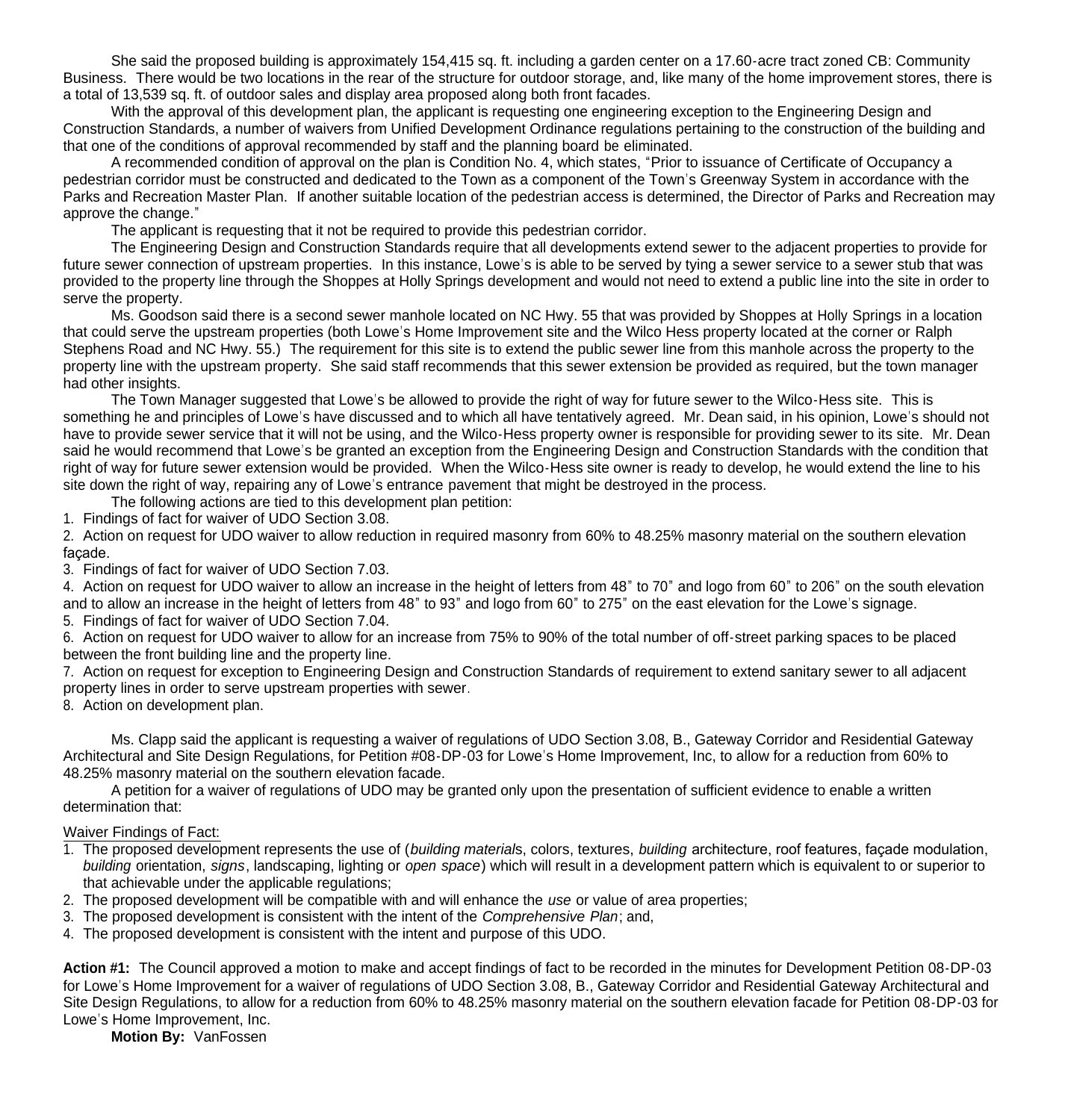**Second By:** Dickson **Vote:** Unanimous.

 **Action #2:** Having made findings of fact that the petition meets the requirements to be granted a waiver of regulations of UDO Section 3.08, B., Gateway Corridor and Residential Gateway Architectural and Site Design Regulations, the Town Council approved a motion to grant a waiver to allow for a reduction from 60% to 48.25% masonry material on the southern elevation facade for Development Plan Petition 08-DP-03 for Lowe's Home Improvement, as submitted by Lowe's Home Centers, Inc., drawn by Scott & Goble Architects, dated July 3, 2008.

 **Motion By:** VanFossen **Second By:** DeBenedetto **Vote:** Unanimous.

 Ms. Clapp said that the applicant is requesting a waiver of regulations of UDO Section 7.03, E., Signs in Commercial/Mixed Use Districts and Industrial Districts, for Petition #08-DP-03 for Lowe's Home Improvement, Inc, to allow an increase in the height of letters from 48" to 70" and logo from 60" to 206" on the south elevation and to allow an increase in the height of letters from 48" to 93" and logo from 60" to 275" on the east elevation for the Lowe's signage.

 A petition for a waiver of regulations of the UDO may be granted only upon the presentation of sufficient evidence to enable a written determination that:

#### Waiver Findings of Fact:

- 1. The proposed signs are harmonious with the buildings and sites they occupy;
- 2. The proposed signs will not create a hazard to motorists or pedestrians resulting from the sign location, size or configuration;
- 3. The proposed signs will not increase the total combined sign surface area allowed for the front sign zone, interior sign zone and building signs on the lot, out lot, integrated center, business park, industrial park, subdivision or building served by the proposed signs;
- 4. The proposed signs will result in an overall pattern of signs for the lot, out lot, integrated center, business park, industrial park, subdivision or building which is equivalent or superior to the achievable under the applicable regulations;
- 5. The proposed signs will be compatible with and will enhance the use or value of area properties;
- 6. The proposed signs are consistent with the intent of the *Comprehensive Plan*; and
- 7. The proposed signs are consistent with the intent and purpose of this UDO.

 **Action #3:** The Council approved a motion to make and accept the findings of fact to be recorded in the minutes for Development Petition 08-DP-03 for Lowe's Home Improvement for a Waiver of Regulations of UDO Section 7.03, E., Signs in Commercial/Mixed Use Districts and Industrial Districts, to allow an increase in the height of letters from 48" to 70" and logo from 60" to 206" on the south elevation and to allow to increase the height of letters from 48" to 93" and logo from 60" to 275" on the east elevation for the Lowe's signage for Petition 08-DP-03 for Lowe's Home Improvement, Inc.

 **Motion By:** VanFossen **Second By:** Dickson **Vote:** Unanimous.

 **Action #4:** Having made findings of fact that the petition meets the requirements to be granted a waiver of regulations of UDO Section 7.03, E., Signs in Commercial/Mixed Use Districts and Industrial Districts, the Town Council approved a motion to grant a waiver to allow an increase in the height of letters from 48" to 70" and logo from 60" to 206" on the south elevation and to allow to increase the height of letters from 48" to 93" and logo from 60" to 275" on the east elevation for the Lowe's signage for Development Plan Petition 08-DP-03 for Lowe's Home Improvement, as submitted by Lowe's Home Centers, Inc., drawn by Scott & Goble Architects, dated July 3, 2008.

 **Motion By:** VanFossen **Second By:** Dickson **Vote:** Unanimous.

 Ms. Clapp said that the applicant is requesting a waiver of regulations of UDO Section 7.04, E., Number of Off-Street Parking Spaces, for Petition 08-DP-03 for Lowe's Home Improvement, Inc, to allow for an increase from 75% to 90% of the total number of off-street parking spaces to be placed between the front building line and the property line.

 A petition for a waiver of regulations of UDO may be granted only upon the presentation of sufficient evidence to enable a written determination that:

## Waiver Findings of Fact:

(1) A parking demand study (please attach all documentation) completed by a third party that provides evidence regarding:

- a. Peak usage estimates based on reliable data collected from comparable uses located within the same or similar market areas as the Town of Holly Springs. Comparable uses will be determined based on density, scale, bulk, area, type of activity, and location; and,
- b. Number of employees on the largest shift; and,
- c. Minimum number of spaces needed to meet the parking demand for the specific use.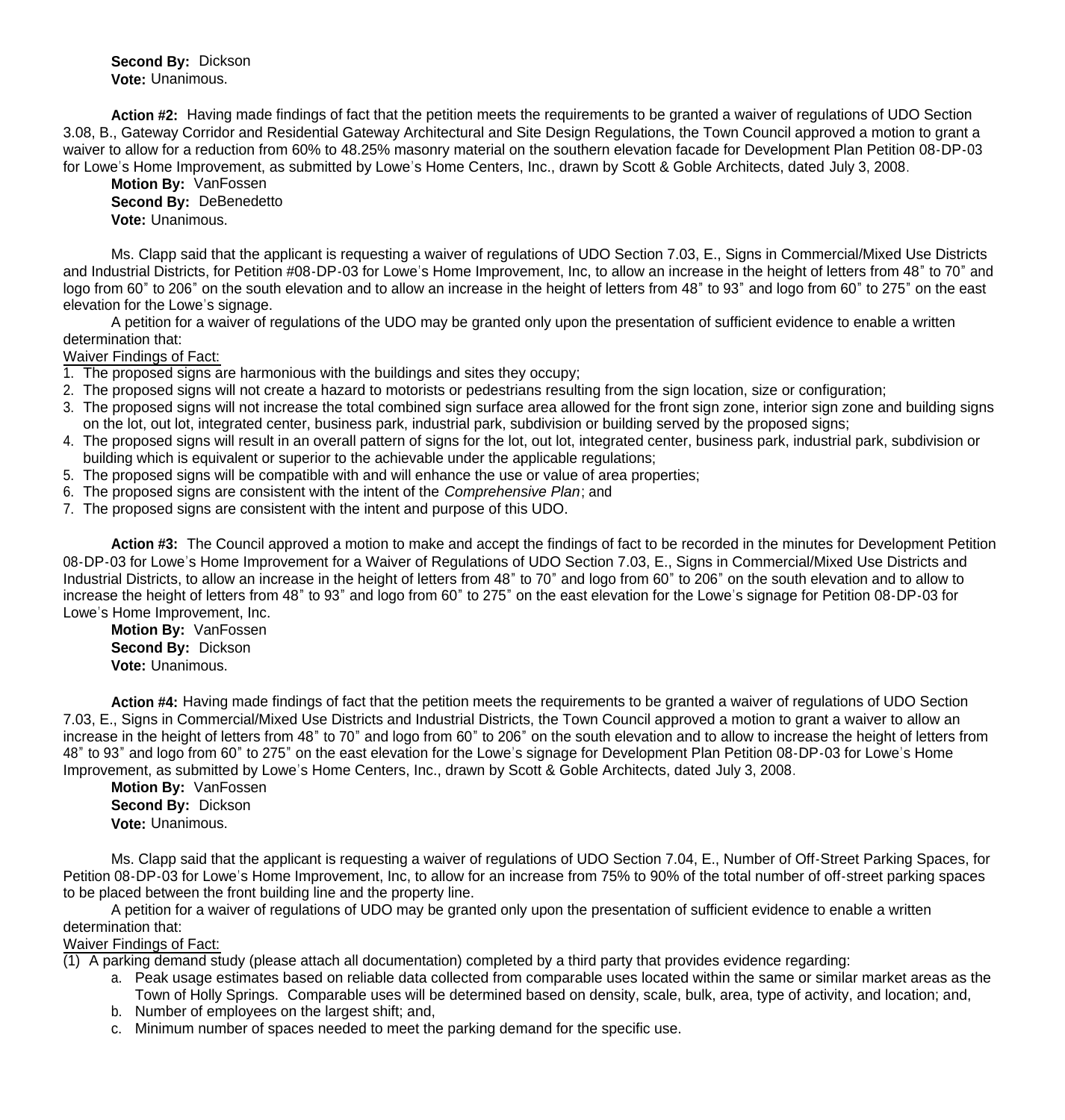- (2) The granting of a waiver will not cause negative impacts on the environment or adjacent properties without the necessity of including mitigating elements such as additional screening, pervious pavement, shared parking, rain gardens, or those elements are provided under the plan to the extent necessary to lessen the effects of any negative impacts:
- (3) The proposed development is consistent with the intent of the *Comprehensive Plan*:
- (4) The proposed development is consistent with the intent and purpose of this UDO.

 **Action #5:** The Council approved a motion to make and accept the findings of fact to be recorded in the minutes for a waiver of regulations of UDO Section 7.04, E., Number of Off-Street Parking Spaces, to allow for an increase from 75% to 90% of the total number of offstreet parking spaces to be placed between the front building line and the property line for Petition 08-DP-03 for Lowe's Home Improvement, Inc.

 **Motion By:** /VanFossen **Second By:** Dickson **Vote:** Unanimous.

 **Action #6:** Having made findings of fact that the petition meets the requirements to be granted a waiver of regulations of UDO Section 7.04, E., Number of Off-Street Parking Spaces, the Council approved a motion to grant a waiver to allow for an increase from 75% to 90% of the total number of off-street parking spaces to be placed between the front building line and the property line for Development Plan Petition #08-DP-03 for Lowe's Home Improvement, as submitted by Freeland and Kauffman, Inc., plans entitled Site Development Plans for Lowe's of Holly Springs, dated revised 07/07/2008.

 **Motion By:** VanFossen **Second By:** Dickson **Vote:** Unanimous.

 **Action #7:** The Council approved a motion to allow an exception to Engineering Design and Construction Standards Section 7.01.A.7 in association with Development Plan #08-DP-03 for Lowe's Home Improvement, Inc., to waive the requirement to extend sanitary sewer to all adjacent property lines in order to serve upstream properties with sewer as submitted by Freeland and Kauffman, Inc., plans entitled Site Development Plans for Lowe's of Holly Springs, dated Revised 07/07/2008.

 **Motion By:** VanFossen **Second By:** Dickson **Vote:** Unanimous.

 **Action #8:** The Council approved a motion to approve Development Plan 08-DP-03 for Lowe's Home Improvement, Inc. as submitted by Freeland and Kauffman, Inc., plans entitled Site Development Plans for Lowe's of Holly Springs, dated revised 07/07/2008 with the following conditions:

- 1. A fee-in-lieu of upgrade will be required for this project for the downstream pump station and force main.
- 2. With the first construction drawing submittal associated with this plan, the following items are to be addressed prior to or submitted with the plans:
	- a. Provide documentation of offsite sewer easement
	- b. An updated Somerset Basin Flood Study will be required
	- c. This project will be required to meet NPDES Phase II requirements. Supply a Stormwater Management Plan
	- d. Provide an updated PCN with all supporting documentation including but not limited to wetlands and projected location and impacts to jurisdictional features for the entire project
	- e. A Gravity Sewer Line Sizing Report will be required for all lines that are stubbed to adjacent upstream properties (unless an exception is granted by Town Council to not require the sewer stub).
- 3. Prior to the approval of the first set of construction drawings for this project, the following items will need to be addressed:
	- a. Stormwater mitigation will need to be paid to the appropriate agency as part of the 401/404 approval. Documentation of this payment will be required.
	- b. All environmental permits must be obtained prior to construction drawing approval and/or issuance of a land disturbance permit for the entire project.
	- c. 401 water quality certification and 404 permit approval of this project will be required
- 4. Prior to issuance of Certificate of Occupancy a pedestrian corridor must be constructed and dedicated to the Town as a component of the Town's Greenway System in accordance with the Parks and Recreation Master Plan. If another suitable location of the pedestrian access is determined, the Director of Parks and Recreation may approve the change.

## **Motion By:** VanFossen

## **Second By:** Sack

 In discussion, Council talked about the condition of approval, Condition No. 4, requiring the greenway trail on the north side of the site. Sidewalk is planned for a portion of the site, but the Master Plan for greenways calls for greenway in this area.

Mr. Bradley said he felt public sidewalk eventually would be installed along NC Hwy. 55 and along Ralph Stephens Road, so sidewalks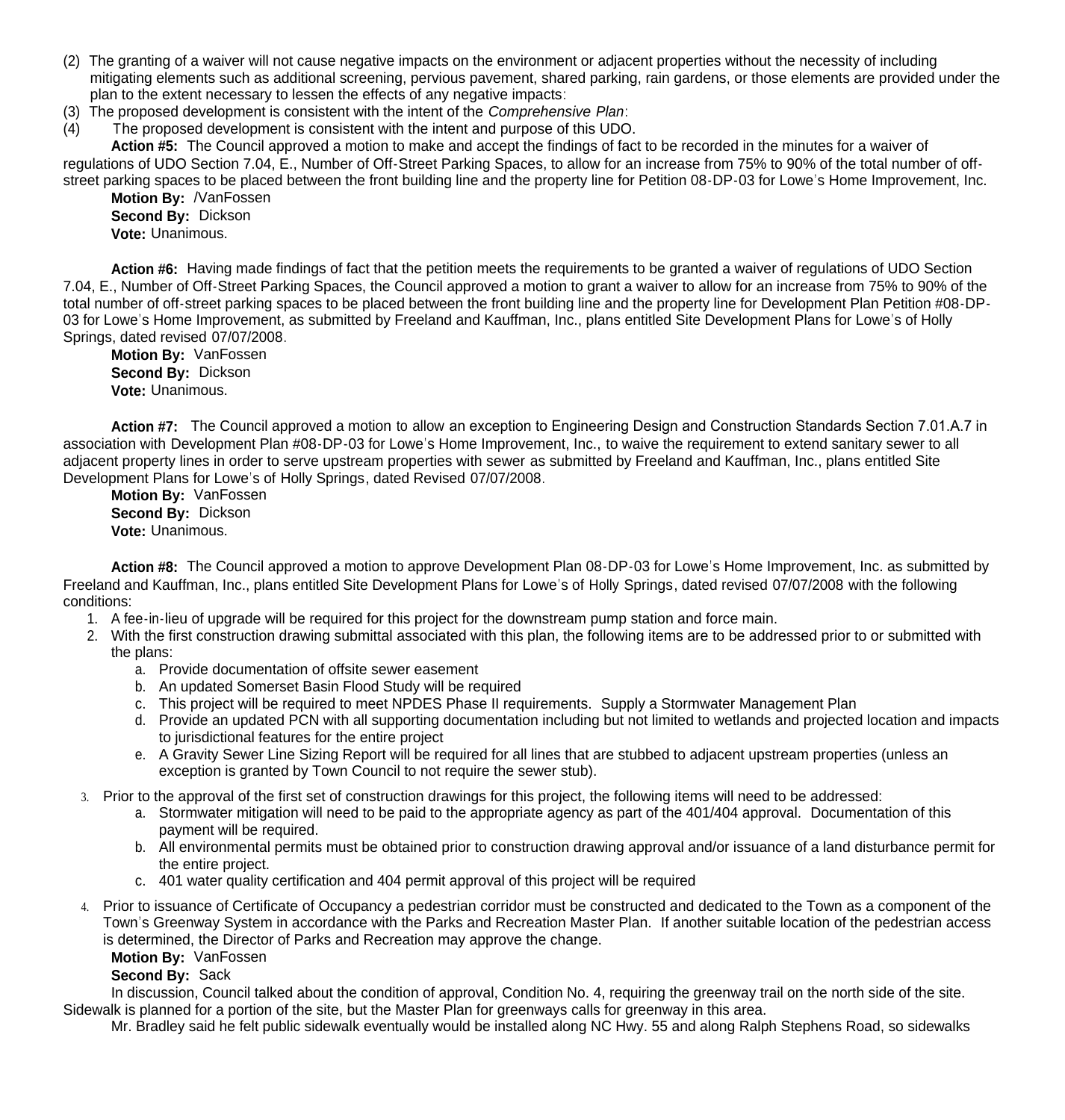proposed in the plan would connect pedestrian way.

 Ms. Clapp noted the wording of the condition provides plenty of time and the option to for the applicant to work with the director of parks and recreation.

**Vote:** Unanimous.

**9b. No Parking Zone Sign –** Ms. Stephenson said that an increase in traffic is being seen at the intersection of Flat Rock Lane and Holly Park Drive due to parents dropping off and picking up children at this pedestrian access point. The increase is due to Wake County's new rule of not providing bus services to students living within 1.5 miles of a school campus.

 She said staff has taken several calls from adjacent property owners expressing concern over the unsafe situation. Cars come into Holly Park Drive, which is a stub street, to the school campus, park and wait for children. Then, when they are ready to leave, they have to complete a three-point turn to get out. Meanwhile, other cars are coming onto the stub street.

 There have been a few near-misses witnessed, and the residents have asked the town to take a look at this situation. Cars also stack up along the other three legs of the intersection on both sides of the street in no specific manner.

 Ms. Stephenson said that every month, the Police Department, Engineering Department, and Public Works Department meet to discuss transportation complaints and issues. During the last school year, the committee reviewed this issue, and the solution recommended was the installation of advance warning crosswalk signs; a painted crosswalk; a stop sign on the stub road; and trimming the street trees to maintain good sight distance. These items were completed last spring.

 In the anticipation of school's getting ready to start this year, several residents have contacted town staff again with additional requests. It is our understanding, Ms. Stephenson said, that the vehicular drop-off and pick-up of students still remains as an issue for the residents.

 She said staff has spoken many times with the school principals, who have indicated that they do not have the ability to regulate vehicular drop-off and pick-up as long as the student lives in the 1.5 mile radius.

 Ms. Stephenson said staff then consulted with the Town Attorney, seeking guidance as to what the Town can regulate in the right of way in this instance. The Town Attorney advised that the Town could install a sign prohibiting parking and standing on the stub road, which could then be enforced by the Police Department. This would still allow for on-street parking and students to use the crosswalks and sidewalk to get to the cars that are parked beyond the limit of the signs.

 Due to the short time frame between this agenda item's being developed and the start of school, staff is mailing letters to residents in this immediate area to insure that all residents directly impacted by the traffic issues have an opportunity to provide feedback on the proposed signage changes.

She said staff is recommending a No Parking zone extending 500 feet from the intersection, which would make it a hassle, so parents would choose to go ahead and use the school property's drop-off and pick-up lane.

Lt. Revels said he met with school officials and was advised that the position of the school system is that this is a town police problem and not a school system problem.

He also noted that a similar solution was instituted at Holly Grove Elementary School last year, and it worked great for residents and students,

Tonight, Ms. Stephenson said, staff is not recommending four-way stops and speed humps as requested by the residents. She pointed out that Flat Rock is not a collector street, so it would not meet Manual for Uniform Traffic Control Devices guidelines for stop signs. She reported that the town has received a petition calling for the study of whether the street would qualify for speed humps. Ms. Stephenson said that two other neighborhoods are in line ahead of this area.

Councilman Sack suggested incremental changes. He suggested that the Town install the No Parking Zone signs and see if that helps. If not, then the Town could proceed to do a speed hump study.

**Action:** The Council approved a motion to authorize installation of "No Parking Zone" signs on Holly Park Drive in a zone 500 feet from the intersection during specified times and days.

**Motion By:** DeBenedetto

**Second By:** Sack

 In discussion, Councilman Dickson said he was reluctant because he was not sure residents would be happy with the No Parking signs. **Vote:** Unanimous.

Staff will keep the issue open to further options as needed.

**9c. Maple Street Extension Bid Award –** Ms. Stephenson said that in order to provide access to the Rex Soccer Fields, Maple Street must be extended 300 feet. Informal bids were requested from Pacos Construction, Narron Construction and Asphalt Experts for this extension, which would consist of 300 feet of grading, base and paving.

 She said the bids were received on Aug. 11, 2008, and Pacos Construction was the lowest bidder. Bids were as follows: Pacos Construction - \$35,000; Narron Construction - \$37,800; and Asphalt Experts - \$57,678.35.

Action: The Council approved a motion to approve the Maple Street Extension Project, to award the construction contract to low bidder Pacos Construction in the amount of \$38,500, which includes 10% contingency; and to authorize funding for the project from Powell Bill Funds.

**Motion By:** VanFossen **Second By:** Sack **Vote:** Unanimous.